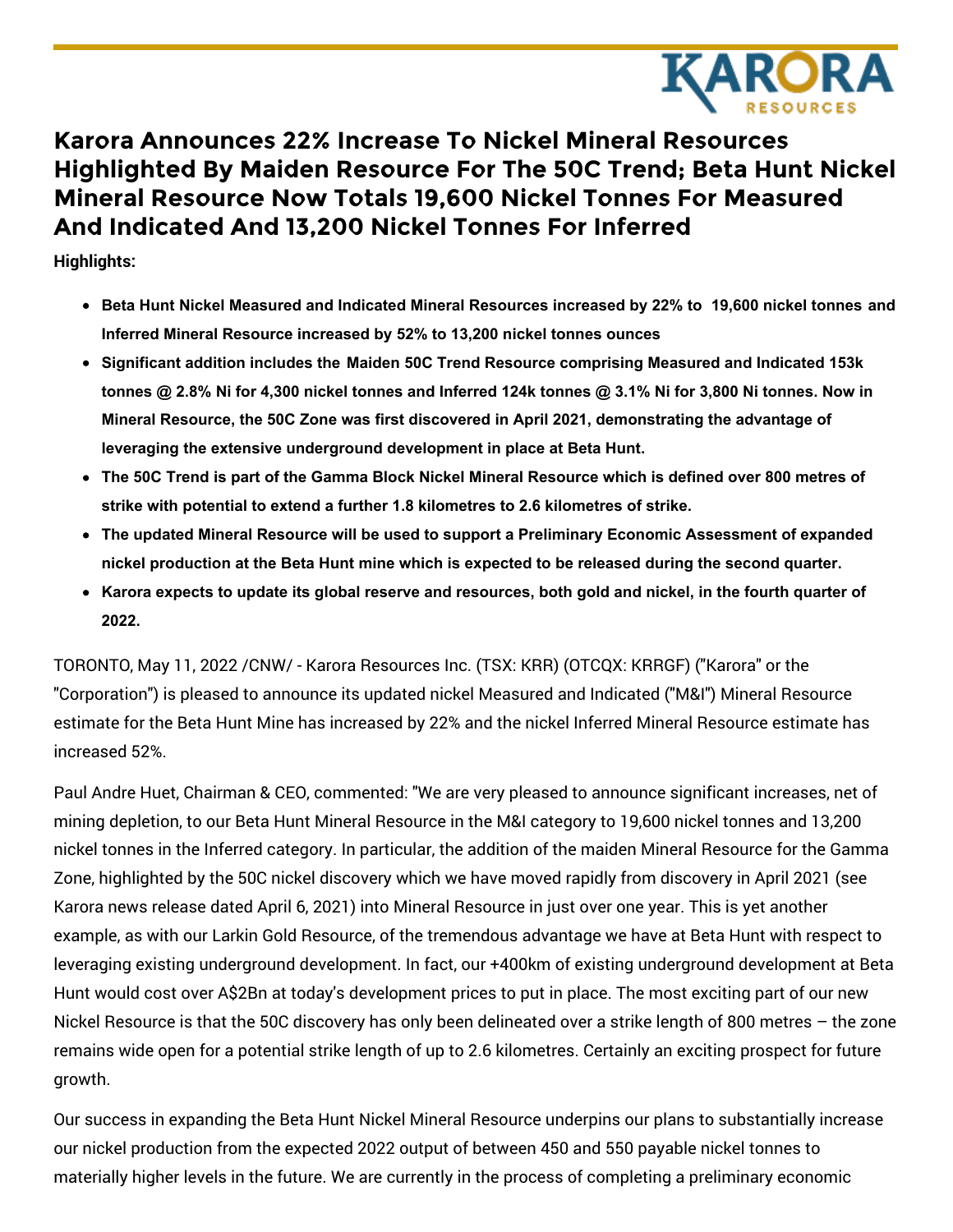assessment ("PEA") to evaluate the potential of this expanded Gamma Zone at Beta Hunt with a view to materially increasing the by-product credit potential to reduce our gold AISC costs in future. Given the significant strike length left to explore south of Gamma, this initial PEA is just that – only the beginning of the expanded nickel story at Beta Hunt."

# **Nickel Mineral Resource Summary**

In February, 2022, AMC Consultants Pty Ltd, Perth (AMC) were contracted to produce resource estimates for the 30C and 40C nickel sulphide deposits in the Beta Block and the Gamma Block nickel sulphide deposits, taking into account the recently completed drilling. The new Nickel Mineral Resource which incorporates all of Beta Hunt's nickel deposits, including those updated by AMC, is shown in Table 1 below.

| January-2022   | Measured                 |     |        | <b>Indicated</b> |      |        |        |      | <b>Measured &amp; Indicated</b> | <b>Inferred</b> |        |        |  |
|----------------|--------------------------|-----|--------|------------------|------|--------|--------|------|---------------------------------|-----------------|--------|--------|--|
| <b>Mineral</b> | к                        | Ni  | Ni     |                  | Ni   | Ni     |        | Ni   | Ni                              |                 | Ni     | Ni     |  |
| Resource       | tonnes                   | (%) | tonnes | tonnes           | (%)  | tonnes | tonnes | (%)  | tonnes                          | tonnes          | $(\%)$ | tonnes |  |
| Beta Block     | $\overline{\phantom{0}}$ |     | -      | 494              | 2.8% | 13.600 | 494    |      | 13.600                          | 175             | 2.8%   | 5,000  |  |
| Gamma Block    | -                        |     |        | 197              | 3.0% | 6.000  | 197    |      | 6.000                           | 317             | 2.6%   | 8,200  |  |
| Total          | $\overline{\phantom{a}}$ |     | -      | 692              | 2.8% | 19.600 | 692    | 2.8% | 19.600                          | 492             | 2.7%   | 13,200 |  |

**Table 1: Nickel– Mineral Resources as at 31 January, 2022– 1% Ni lower cut-off**

*Note: Refer to detailed footnotes below*

At January 31, 2022, Measured and Indicated Mineral Resources totaled 692k tonnes grading 2.8% Ni for 19,600 Ni tonnes an increase of 3,500 Ni tonnes, or 22% compared to the September 2020 Measured and Indicated Mineral Resource estimate. At January 31, 2022, Inferred Mineral Resources totaled 492k tonnes grading 2.7% Ni for 13,200 Ni tonnes an increase of 4,500 Ni tonnes, or 52%, compared to the September 2020 Inferred Mineral Resource estimate.

The new Nickel Resource incorporates updates to the 10C $^{\rm l}$  and 30C resources plus a small, new trough, the 40C. The bulk of the increased resources is due to the addition of the 50C Trend which makes up 22% (4,300 Ni tonnes) of the Measured and Indicated Mineral Resource and 29% (3,800 Ni tonnes) of the Inferred Mineral Resource. The Beta Hunt Nickel Mineral Resource estimate is net of mine production depletion of 7k tonnes grading 3.0% Ni for 211 Ni tonnes over the period October 1, 2020 to January 31, 2022. The depletion is from the Beta Southwest resource.

1.The 10C was previously reported as Beta South in the February 1, 2021 Technical Report.

The new name is now aligned with the standard convention for reporting of nickel troughs at Beta Hunt

The new Nickel Resource marks the most significant increase since February 2016 when the Corporation acquired the private company Salt Lake Mining Pty Ltd, previous owners of the Beta Hunt mine (see KRR news release, Feb 1,2016). The major contributor to the increase in Mineral Resources is the 50C Nickel Trend which was discovered by Karora in 2021 (see KRR news release, April 6, 2021).

#### Summary

Nickel exploration and resource definition activities at Beta Hunt in 2021 were concentrated on the newly discovered 50C Trend in the Gamma Block, supplemented by infill and extensional diamond drilling of the 30C nickel trough contained within the Beta Block primarily above the Larkin Gold Zone.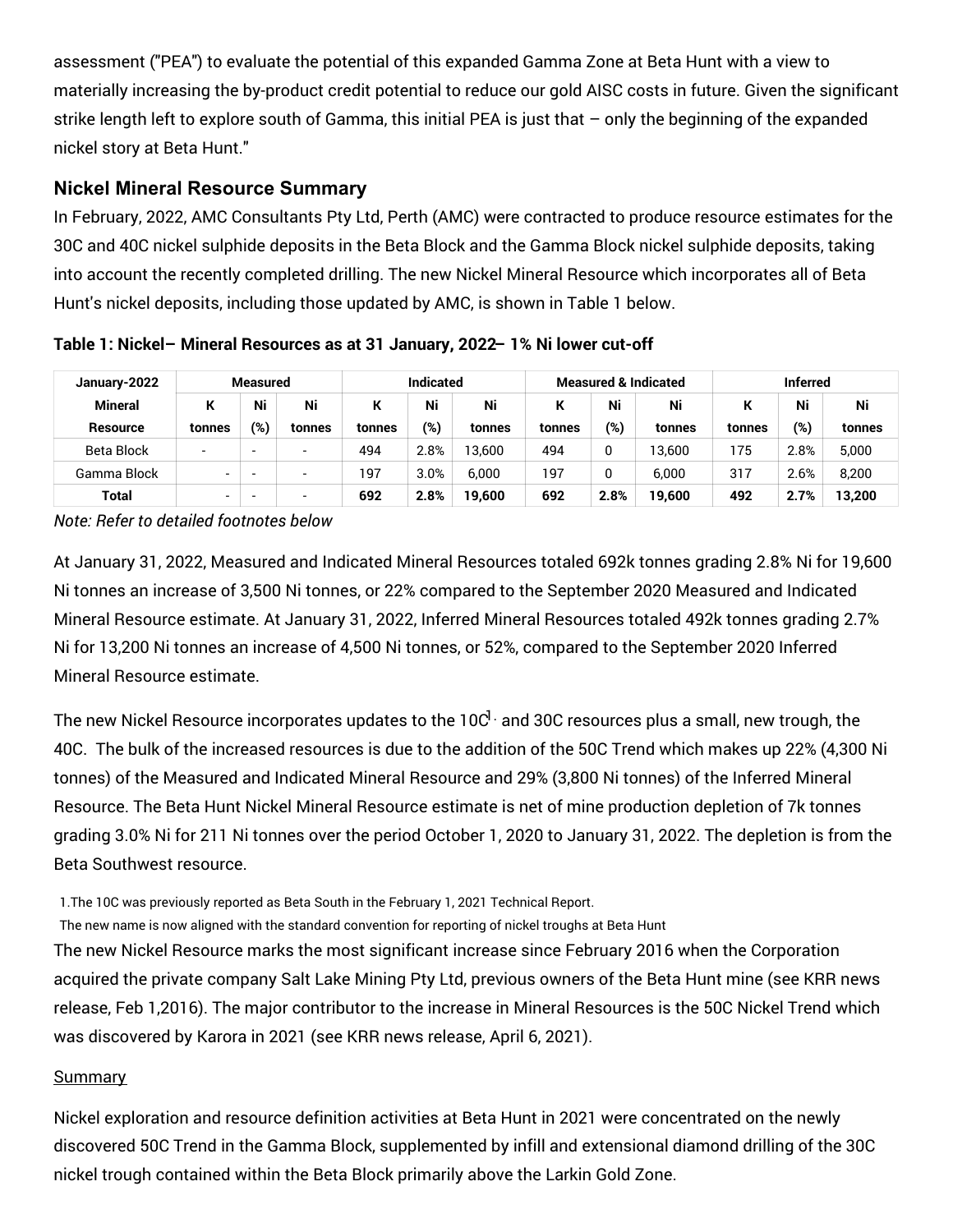The 50C Trend was drilled as fans from underground drill cuddies along the Beta Return Ingress (BRI), a drive that extends from the Beta Block into the Gamma Block for a distance of 150 metres. Drilling was targeted at both infilling and extending the new nickel mineralization as well as infilling the existing 10C mineral resource that occurs along the eastern flank of the 50C Trend. Drilling was aimed at upgrading the 10C mineral resource and defining a maiden mineral resource for the 50C Trend. The 50C mineralized trend was discovered in early 2021 as part of a drill program based on an assessment and geological review of the area by Karora's exploration team and was co-funded by the Western Australian Government as part of its co-funded Exploration Incentive Scheme (see KRR news release, April 6, 2021).

Both the 10C and 50C Trends remain open along strike to the southeast with potential to extend a full 2.6 kilometres of strike to the sub-lease boundary. This potential is highlighted by historical surface drill hole LD4022 which intersected 9.5 metres (downhole) @ 11.4% Ni, 400 metres southeast along strike of the new mineral resource, as shown below in Figure 1(a). Additionally, see KRR release dated Oct 8, 2021 for more information.

The 30C drilling infilled and extended the prior Mineral Resource (included in the Corporation's Technical Report dated February 1, 2021 under Karora's profile at [www.sedar.com](https://c212.net/c/link/?t=0&l=en&o=3533793-1&h=557640527&u=http%3A%2F%2Fwww.sedar.com%2F&a=www.sedar.com)).

For the remainder 2022, drilling for nickel mineralization will focus on extending and upgrading the Gamma Block resources with drilling facilitated by a 300m extension of the existing BRI. The extension requires an upgrade to the vent infrastructure to be completed in Q3, 2022. Drilling from the BRI extension is expected to commence in Q4, 2022. Drilling will also continue to extend and upgrade existing resources in the Beta Block. In addition, surface exploration drilling is aimed at testing for a new interpreted trough west of the known Beta nickel mineralization. The target is referred to as the N90C with drilling expected to commence in Q4, 2022. This drilling is a co-funded program with the Western Australian State Government under their Exploration Incentive Scheme (EIS).

#### Nickel Resource by Deposit

#### **Table 2: Beta Hunt Nickel Mineral Resources as at 31 January, 2022 – 1% Ni lower cut-off**

|                      |                         | <b>Measured</b> |                          |                          | <b>Indicated</b> |      |        | <b>Measured &amp; Indicated</b> |      |        | <b>Inferred</b> |      |        |
|----------------------|-------------------------|-----------------|--------------------------|--------------------------|------------------|------|--------|---------------------------------|------|--------|-----------------|------|--------|
| January-2022 Mineral |                         | К               | Ni                       | Ni                       | К                | Ni   | Ni     | К                               | Ni   | Ni     | К               | Ni   | Ni     |
| <b>Resource</b>      |                         | tonnes          | (%)                      | tonnes                   | tonnes           | (%)  | tonnes | tonnes                          | (%)  | tonnes | tonnes          | (%)  | tonnes |
| Beta Block           | 30 <sub>C</sub>         |                 | $\overline{\phantom{a}}$ |                          | 138              | 1.8  | 2,500  | 138                             | 1.8  | 2,500  | 24              | 1.7  | 400    |
|                      | 40C                     |                 | -                        |                          |                  | ۰    |        | ٠                               | -    |        | ⇁               | 2.3  | 200    |
|                      | <b>Beta Central</b>     |                 | $\overline{\phantom{a}}$ | $\overline{\phantom{a}}$ | 67               | 3.1  | 2.100  | 67                              | 3.1  | 2.100  | 9               | 2.9  | 300    |
|                      | <b>Beta Southwest</b>   | -               | $\overline{\phantom{a}}$ |                          | 14               | 3.5  | 500    | 14                              | 3.5  | 500    | 36              | 3.5  | 1,300  |
|                      | East Alpha              |                 | $\overline{\phantom{a}}$ |                          | 276              | 3.1  | 8.600  | 276                             | 3.1  | 8.600  | 98              | 2.9  | 2,900  |
| Gamma Block          | 10C                     |                 | $\overline{\phantom{a}}$ |                          | 44               | 3.8  | 1.700  | 44                              | 3.8  | 1.700  | 193             | 2.3  | 4,400  |
|                      | 50C Trend <sup>1.</sup> |                 | $\overline{\phantom{a}}$ |                          | 153              | 2.8% | 4,300  | 153                             | 2.8% | 4.300  | 124             | 3.1% | 3,800  |
| Total                |                         |                 | $\blacksquare$           |                          | 692              | 2.8% | 19,600 | 692                             | 2.8% | 19,600 | 492             | 2.7% | 13,200 |

#### *Note: Refer to detailed footnotes below*

*1. 50C Trend includes the 50C,55C and 95F nickel sulphide deposits*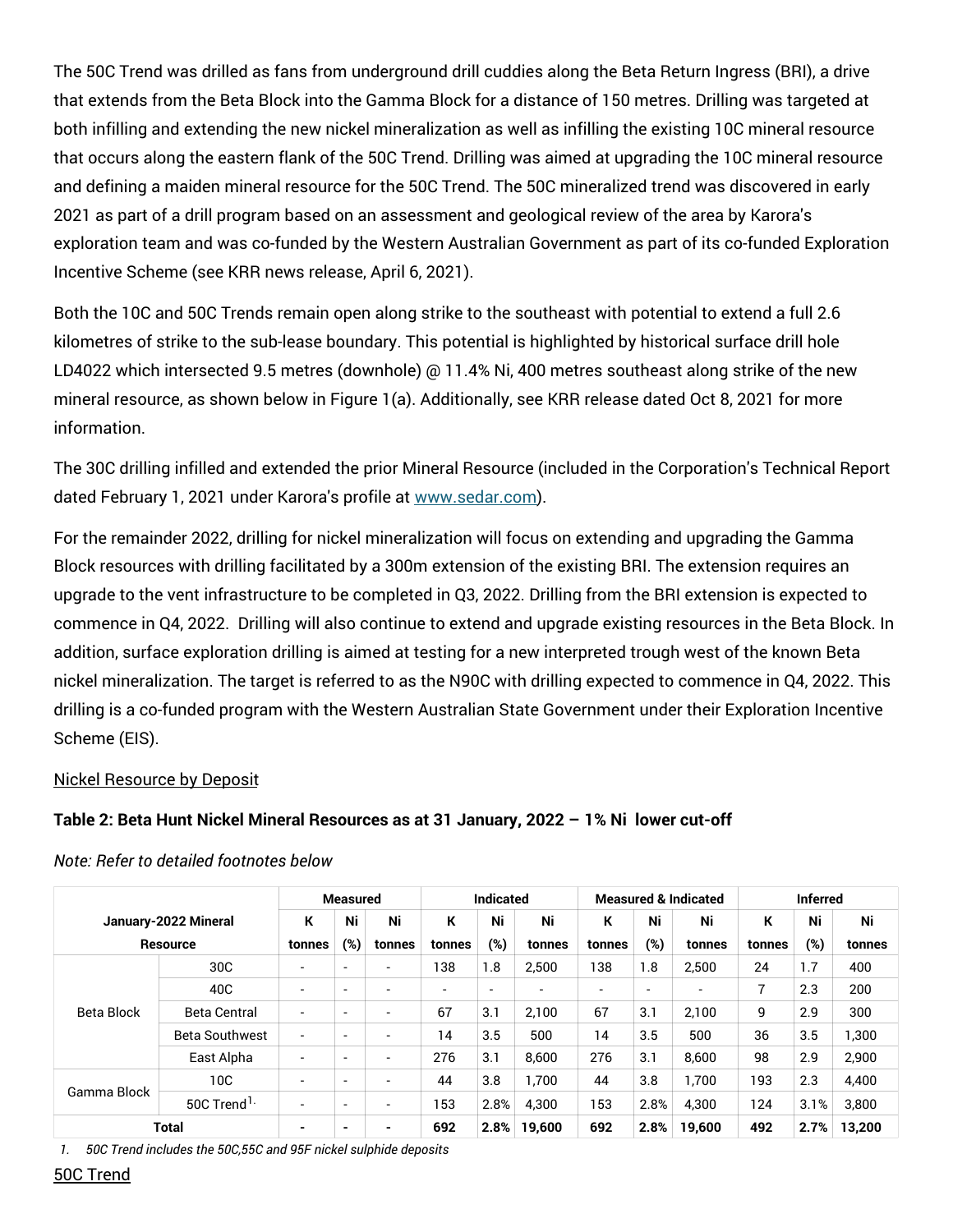The first-ever Nickel Mineral Resource was completed for the 50C Trend which comprises three nickel deposits known as the 50C, 55C and 95F. These deposits make up a zone of northwest trending nickel mineralization located on the western margin of the 10C nickel resource (Figure 2a). The 50C Trend totals Measured and Indicated, 153k tonnes grading 2.8% Ni (4,300 Ni tonnes) and Inferred 124k tonnes grading 3.1% Ni (3,800 Ni tonnes). The Mineral Resource is bounded to the north by the Gamma Fault (GF) in the Gamma Block at the southern end of the Beta Hunt mine. The 50C Trend is interpreted as part of the southern off-set extension to Beta Block nickel mineralization which occurs north of the Gamma Fault.

Nickel mineralization is predominantly contact style massive sulphides that lie on the base of the Kambalda Komatiite. Thrust related massive nickel mineralization is associated with local thrust disruptions in the ultramafic and in some instances these nickel sulphides overlay sediment units. The 50C is adjacent to the 55C and 10C nickel troughs that are within an area known as the Gamma Block. The Gamma Block is bounded to the north by the Gamma Fault which is a south-side up-fault zone. Nickel sulphides are defined over a broad zone of almost continuous mineralization, up to 150m across strike, located 80m above and west of the BRI.

Wireframes for modelling were completed by the Karora mine team and took into account the ultramafic contact, nickel assays in drilling and felsic porphyry intrusions observed in drilling and underground exposures. Hard boundaries for the nickel mineralization were guided by the ultramafic contact.

The Mineral Resource for those Beta Hunt nickel deposits which were updated, including those that make-up the 50C Trend, was undertaken by AMC Consultants Pty Ltd (AMC) using Micromine software. The Gamma Block, which includes the 50C Trend, nickel sulphide deposits modelled by AMC are shown in Figure 2. Nickel grade estimation was completed using an accumulation (or seam) modelling method and ordinary kriging (OK). This estimation approach was considered appropriate based on review of several factors, including the estimated true thickness of the mineralization, the variable thicknesses of the mineralization and drillhole intercepts and the variety of angles that the drillholes intersected the mineralization. The estimation was constrained with geological and mineralization interpretations. Grade estimation was validated using visual inspection of interpolated block grades vs sample data, and swath plots.

The Mineral Resource classification is based on preliminary passes which take into account number of drill hole intersections (≥ 4, Indicated; ≥ 2 Inferred) supported by an assessment of confidence levels of key criteria which include data quality, grade continuity, structural continuity and drill spacing.

## **Compliance Statement (JORC 2012 and NI 43-101)**

Mr. Stephen Devlin is Group Geologist for Karora, a full time employee of Karora and a Fellow of the AusIMM. Mr Devlin has sufficient experience that is relevant to the style of mineralization and type of deposit under consideration and to the activity being undertaken to qualify as a Competent Person as defined in the JORC Code, 2012 Edition, and fulfils the requirements to be a "Qualified Person" for the purposes of NI 43-101. Mr Devlin has reviewed and approved the disclosure of the technical information for the Beta Hunt Nickel Mineral Resource included in this news release.

The "JORC Code" means the Australasian Code for Reporting of Mineral Resources and Ore Reserves prepared by the Joint Ore Reserves Committee of the Australasian Institute of Mining and Metallurgy, Australian Institute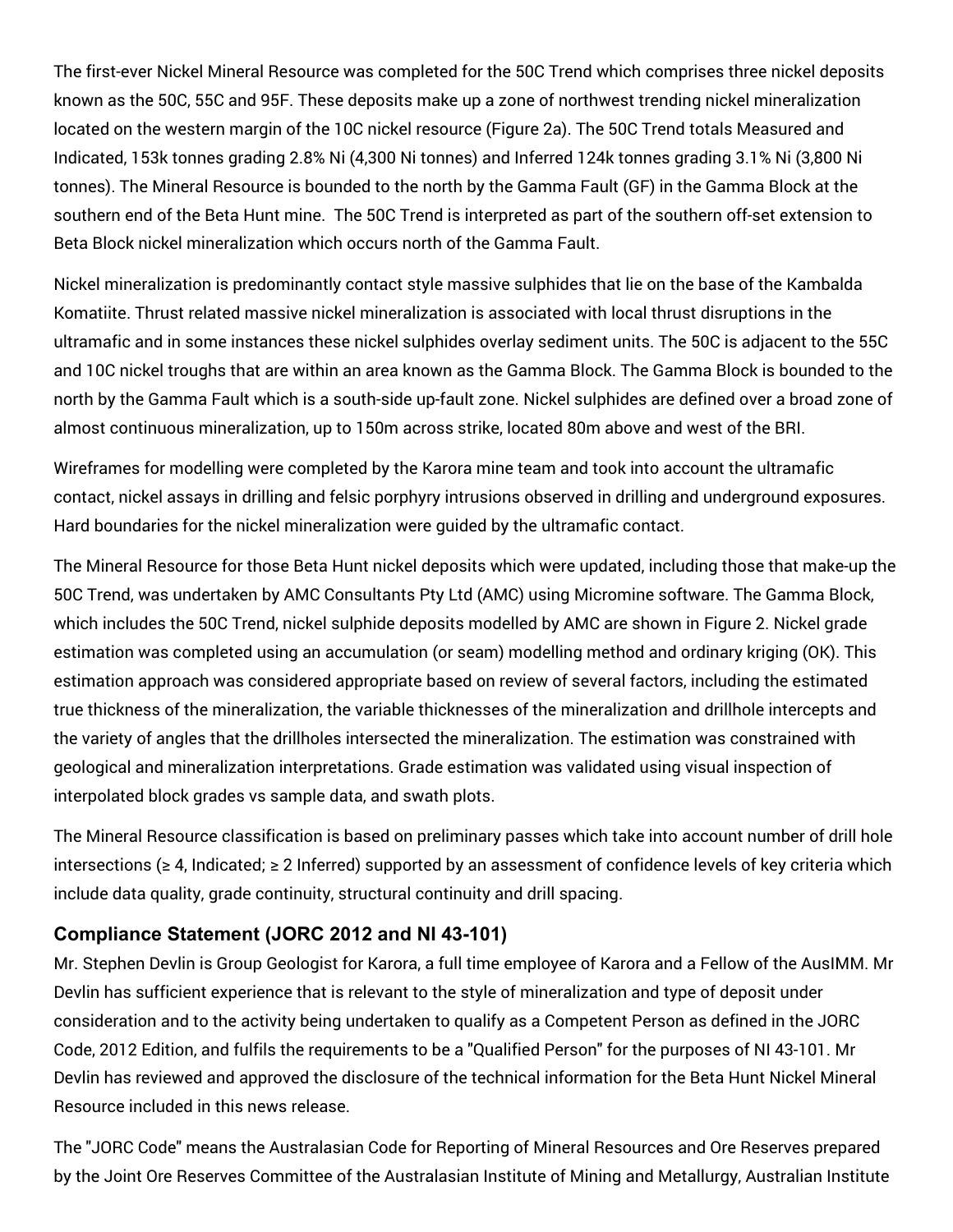of Geoscientists and Mineral Council of Australia. There are no material differences between the definitions of Mineral Resources under the applicable definitions adopted by the Canadian Institute of Mining, Metallurgy and Petroleum (the "CIM Definition Standards") and the corresponding equivalent definitions in the JORC Code for Mineral Resources.

### **Detailed Footnotes relating to Mineral Resource Estimates as at January 31,2022**

- 1. Mineral Resources are not Mineral Reserves and do not have demonstrated economic viability. There is no certainty that all or any part of the Mineral Resources estimated will be converted into Mineral Reserves.
- 2. The Measured and Indicated Mineral Resources are inclusive of those Mineral Resources modified to produce Mineral Reserves.
- 3. The Mineral Resource estimates include Inferred Mineral Resources that are normally considered too speculative geologically to have economic considerations applied to them that would enable them to be categorized as Mineral Reserves. There is also no certainty that Inferred Mineral Resources will be converted to Measured and Indicated categories through further drilling, or into Mineral Reserves once economic considerations are applied.
- 4. Mineral Resources are reported within proximity to underground development and nominal 1% Ni lower cut-off grade for the nickel sulphide mineralization.
- 5. Estimation for the Mineral Resources is by ordinary kriging using an accumulation method to account for narrow lodes.
- 6. The Mineral Resources assume an underground mining scenario and a high level of selectivity.
- 7. Classification is according to JORC Code and CIM Definition Standards Mineral Resource classification categories.
- 8. The models are depleted for underground mining to January 31, 2022.
- 9. Totals may vary due to rounded figures.

## **About Karora Resources**

Karora is focused on increasing gold production to a targeted range of 185,000-205,000 ounces by 2024 at its integrated Beta Hunt Gold Mine and Higginsville Gold Operations ("HGO") in Western Australia. The Higginsville treatment facility is a low-cost 1.6 Mtpa processing plant, expanding to a planned 2.5 Mtpa by 2024, which is fed at capacity from Karora's underground Beta Hunt mine and Higginsville mines. At Beta Hunt, a robust gold Mineral Resource and Reserve is hosted in multiple gold shears, with gold intersections along a 4 km strike length remaining open in multiple directions. HGO has a substantial Mineral gold Resource and Reserve and prospective land package totaling approximately 1,900 square kilometers. The Company also owns the high grade Spargos Reward project, which came into production in 2021. Karora has a strong Board and management team focused on delivering shareholder value and responsible mining, as demonstrated by Karora's commitment to reducing emissions across its operations. Karora's common shares trade on the TSX under the symbol KRR and also trade on the OTCQX market under the symbol KRRGF.

# *Cautionary Statement Concerning Forward-Looking Statements*

*This news release contains "forward-looking information" including without limitation statements relating to the* liquidity and capital resources of Karora, production guidance and the potential of the Beta Hunt Mine, Hiqqinsville *Gold Operation, the Aquarius Project and the Spargos Gold Project.*